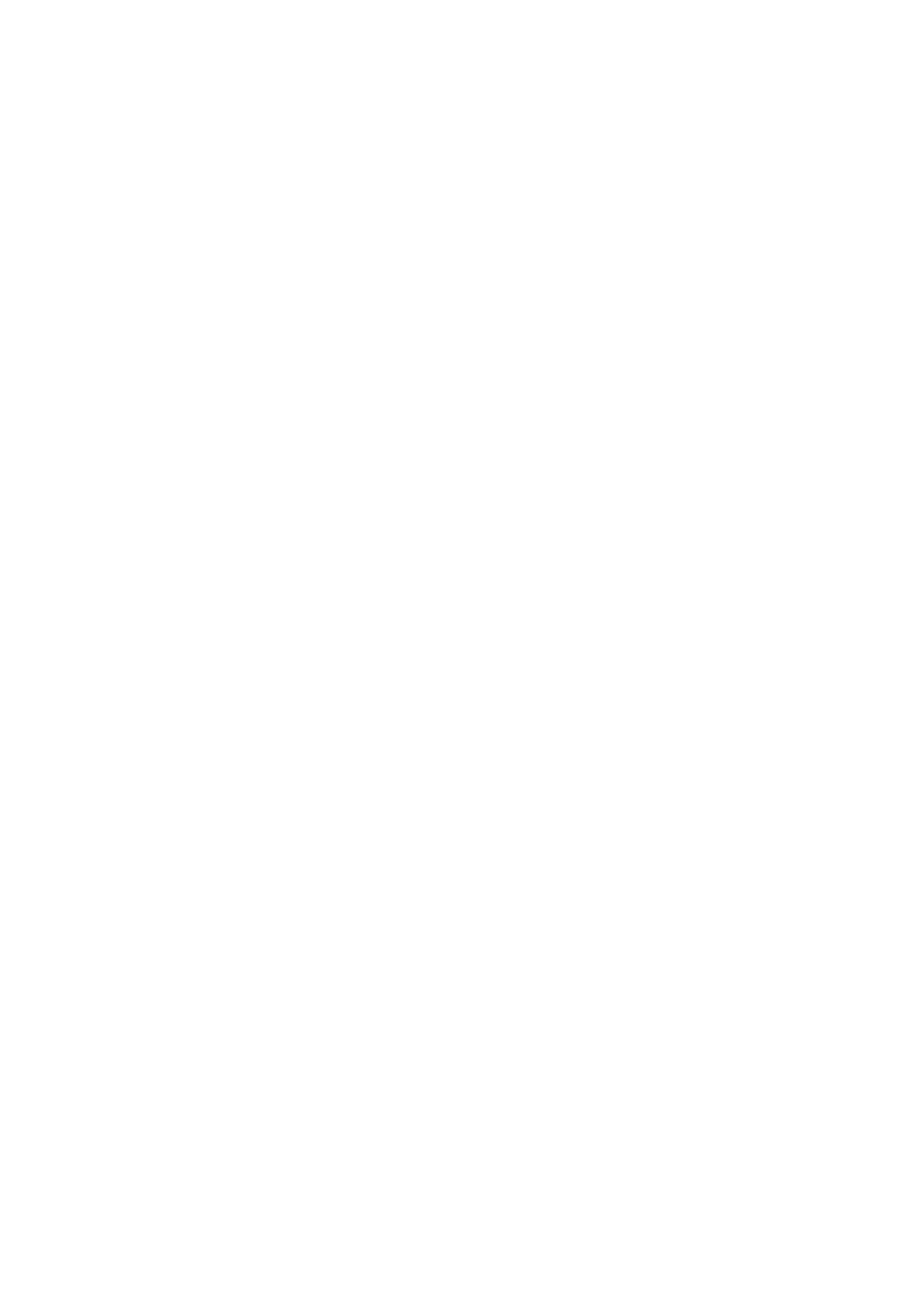palmVelocity 得到手掌速度的向量信息. 由于 Leap Motion 的坐标系与图像的坐标系存在差异, 因此若 X, Z 轴的向量数值在一定的阈值内且 X 轴上的向量数值 递减, 则识别出手掌张开向右移动的手势; 若 X, Z 轴 的向量数值在一定的阈值内且 X 轴上的向量数值递 增, 则识别出手掌张开向左移动的手势.



## **2.1** 实验配置

实验用到了计算机 (Windows 7 系统) 一台和 Leap Motion 设备一套, 首先在计算机上安装好 Leap Motion 驱动程序, 将 Leap Motion 设备水平放置在无杂物的桌 面上, 再将其与计算机连接, 设备指示灯显示黄色则表 明连接成功. 其中必须将 Leap Motion 设备放置在无障 碍的桌面上, 设备上方无障碍是成功使用 Leap Motion 设备的基本条件.

本次实验选取了 20 名试验对象, 其中 10 名男性, 10 名女性, 均为右利手. 为方便数据统计, 20 名实验对 象分组为 A、B、C、D、E 五组, 每组两男两女共四 人, 分别编号为 A1 到 A4, 、B1 到 B4、C1 到 C4、 D1 到 D4、E1 到 E4. 20 名实验对象中, 有 2 名在实验 前接触过非接触式交互技术如 Kinect(对象 A2 和 C1). 共设计了三组实验, 分别对 Leap Motion 参数准确性、 手势识别准确性、系统交互易用性进行测试. 为避免 测试人员因疲劳感而产生的影响, 实验顺序按照如下 图顺序进行:

在实验前, Leap Motion 设备放置在水平桌面上, 通过 USB 线和系统相连, 手势的操作均在 Leap Motion 上方中央区域进行.

### **2.2 Leap Motion** 参数准确性评估

分别对 Leap Motion 返回的手指个数以及手部运 动速度进行测试, 以评估 Leap Motion 对手部运动基本 数据的获取的准确程度. 五组试验对象均进行了手指 个数的测试, 测试形式为用右手放置不同的手指数. 每 位测试人员分别对伸开 1–5 根手指的手势重复 50 次 进行测试, 对比实际手指个数和系统利用 Leap Motion 的 Finger.number 值输出的手指个数. 在共计 1000 次 的试验中, 仅有 97 次未能正确识别, 准确率 90.3%. 其 中, 1 根手指无错误识别, 2 根手指的错误识别有 16 次, 3 根手指的错误识别有 20 次, 4 根手指的错误识别有 26 次, 5 根手指的错误识别有 35 次. 由此可知, Leap Motion 对少于三个手指的情况识别较为准确; 当手指 个数为三个以上时, 误差较为明显. 而男女性别差异在 手指个数的识别结果上无明显差异.



图 7 实验顺序图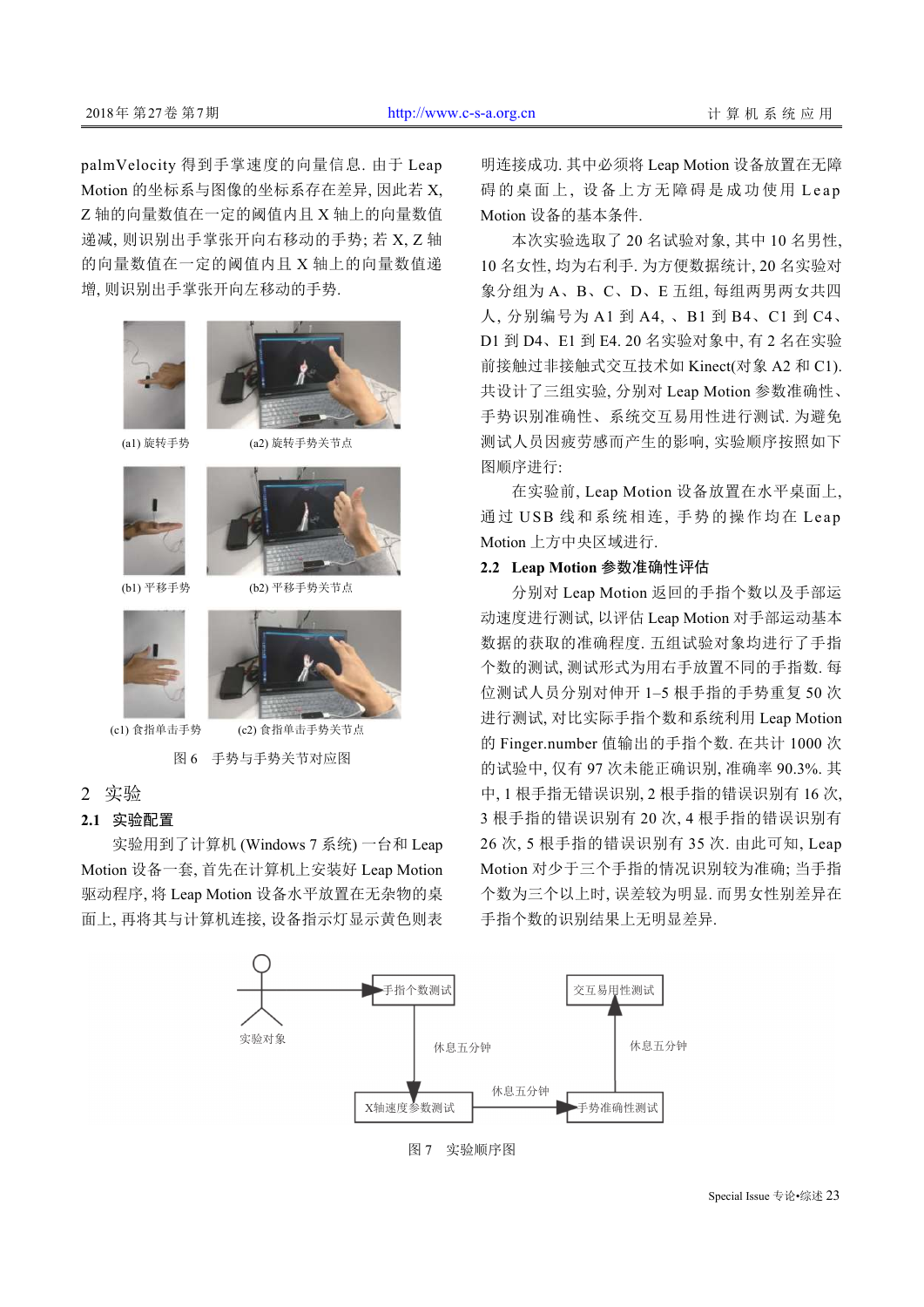在对 X 轴速度参数的测试中, 随机选取了一组实 验对象, 进行了 4 次测试, 分别以慢、适中、快、极快 的速度下挥手通过 Leap Motion 的正上方的中央区域, 将数据取平均值, 得到[如表](#page-5-0) [2](#page-5-0) 所示数据.

<span id="page-5-0"></span>表 2 对 X 轴速度参数的测试

|       | 实际挥手速度 | 返回的 X 轴速度分量 |
|-------|--------|-------------|
| 第1次测试 | 慢      | 21.7        |
| 第2次测试 | 适中     | 33.6        |
| 第3次测试 | 快      | 45.1        |
| 第4次测试 | 极快     | 41          |

由此, Leap Motion 传感器返回到的 X 轴速度分量 与用户的挥手的速度在一定情况下成正比, 能够反应 实际手势速度的差异.

#### **2.3** 手势识别准确性评估

五组试验对象进行了手势识别准确性的测试, 在 没有提前对手势进行练习的情况下, 将手部置于 Leap Motion 上方区域并完成如下表格中的手势. 各组的每 名对象对每种手势重复测试 100 次, 即每种手势共实 验 2000 次, 并将所得的数据进行整理汇总, 得出[表](#page-5-1) [3](#page-5-1).

<span id="page-5-1"></span>

|       | 表 3  | 各手势准确性评估表 |        |
|-------|------|-----------|--------|
| 手势名称  | 实验次数 | 准确识别次数    | 准确率(%) |
| 向左移动  | 2000 | 1654      | 82.7   |
| 向右移动  | 2000 | 1754      | 87.7   |
| 顺时针画圈 | 2000 | 1862      | 93.1   |
| 逆时针画圈 | 2000 | 1726      | 86.6   |
| 食指点击  | 2000 | 1268      | 63.4   |
| 中指点击  | 2000 | 1703      | 85.2   |

从多次实验的结果中看, 对于平移和旋转手势, Leap Motion 的识别率基本上能达到令人满意的程度, 但是对于食指和中指的点击, 由于手掌在自然张开的 状态下, 食指的点击会影响到中指, 同样中指的点击也 会影响到食指, 因此误差较大. 其中中指的点击效果优 于食指点击.

#### **2.4** 系统交互易用性评估

五组试验对象分别对手势识别系统的交互功能进 行试用后, 对每一项手势易用性进行了打分评估. 打分 以操作者的主观感受为[标准](#page-5-2), 其中每一项满分为 10 分, 对得分取平均值得到如[表](#page-5-2) [4](#page-5-2).

<span id="page-5-2"></span>表 4 交互易用性评估表

| 手势编号 | 手势功能    | 手势描述           | 测试小组平均评分 |     |     |     |     |
|------|---------|----------------|----------|-----|-----|-----|-----|
|      |         |                |          |     |     |     |     |
|      | 图像向左平移  | 手掌张开向左移动       | 8.4      | 9.5 | 9.1 | 8.5 | 8.7 |
|      | 图像向右平移  | 手掌张开向右移动       | 9.0      | 9.2 | 8.7 | 9.1 | 8.9 |
|      | 图像放大    | 手掌张开单击食指       | 8.0      | 8.0 | 8.0 | 8.0 | 8.4 |
|      | 图像缩小    | 手掌张开单击中指       | 7.4      | 8.0 | 7.1 | 6.9 | 7.8 |
|      | 图像顺时针旋转 | 只伸出食指,并顺时针旋转画圆 | 9.5      | 8.0 | 9.1 | 9.0 | 9.2 |
|      | 图像逆时针旋转 | 只伸出食指,并逆时针旋转画圆 | 8.4      | 8.1 | 8.5 | 8.5 | 8.7 |

大多数被试者对平移手势的评分较高, 但对于缩 小和放大所对应的单击手指手势, 由于手指间的动作 的互相影响, 交互的自然性略显不足, 易用性仍需加强, 相应的客观评分低于其他四种手势. 其中有个别被试 者反映对于缩放手势感觉不够自然, 分析后得知一个 原因便是由于食指的点击不可避免的会影响到中指, 同样, 中指的点击也会影响到食指, 而 Leap Motion 设 备将这几毫米动作当成了人体手指的移动, 从而造成 了误差. 后期为了解决这一问题, 讨论了两种可行的方案, 方案一是采用其他手[势来实](#page-5-2)现缩放效果, 如手指的捏 合; 方案二是优化算法, 将数据精确到手指的向量信息上.

# **2.5** 系统总体评分

在完成对 Leap Motion 参数准确性、手势识别准

确性和交互易用性的测试后, 让被试者对系统的总体 感受、反应速度、手势自然程度进行打分, 并写出最 不满意的手势. 得到了如下的每一项满分为 100 分的 数据表格如[表](#page-5-3) [5](#page-5-3).

<span id="page-5-3"></span>

| 实验评分表<br>表 5 |     |    |    |                              |
|--------------|-----|----|----|------------------------------|
|              |     |    |    | 实验总体感受 系统反应速度 手势自然程度 最不满意的手势 |
| A组           | 91  | 87 | 82 | 单击手势                         |
| B 组          | 81  | 92 | 84 | 单击手势                         |
| C组           | 84  | 87 | 82 | 旋转手势                         |
| D 组          | 82. | 88 | 81 | 单击手势                         |
| E组           | 84  | 90 | 79 | 单击手势                         |

在对系统的测试中, 对于六项手势所对应的六个动 作, 绝大部分被试者能在未训练的前提下良好的实现.

24 专论•综述 Special Issue